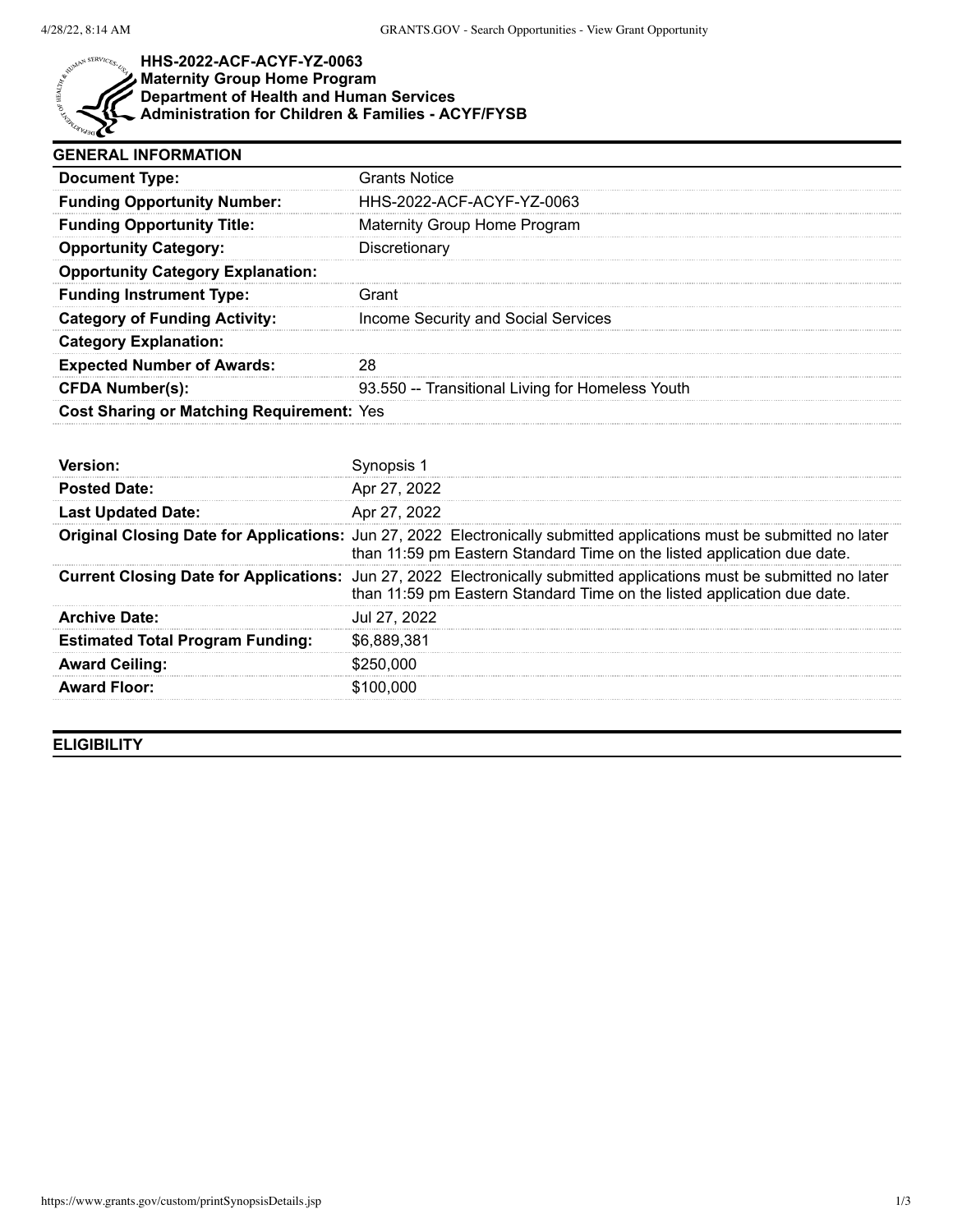| <b>Eligible Applicants:</b> | Independent school districts<br>Nonprofits that do not have a $501(c)(3)$ status with the IRS, other than institutions<br>of higher education<br>City or township governments<br>Public and State controlled institutions of higher education<br>Native American tribal governments (Federally recognized)<br>Others (see text field entitled "Additional Information on Eligibility" for clarification)<br>Special district governments<br>Nonprofits having a 501(c)(3) status with the IRS, other than institutions of higher<br>education<br>Native American tribal organizations (other than Federally recognized tribal<br>qovernments)<br>State governments<br>Public housing authorities/Indian housing authorities<br>Private institutions of higher education<br>County governments                                                                                                                                                                                                                                                                                                                                                                                                                                                                                                    |
|-----------------------------|--------------------------------------------------------------------------------------------------------------------------------------------------------------------------------------------------------------------------------------------------------------------------------------------------------------------------------------------------------------------------------------------------------------------------------------------------------------------------------------------------------------------------------------------------------------------------------------------------------------------------------------------------------------------------------------------------------------------------------------------------------------------------------------------------------------------------------------------------------------------------------------------------------------------------------------------------------------------------------------------------------------------------------------------------------------------------------------------------------------------------------------------------------------------------------------------------------------------------------------------------------------------------------------------------|
|                             | Additional Information on Eligibility: Eligible applicants include public and non-<br>profit private agencies and coordinated networks of such entities. For-<br>profit organizations are not eligible. Private institutions of higher education must<br>be non-profit entities. In selecting eligible applicants to receive grants under this<br>funding announcement, priority will be given to public and non-profit, private<br>agencies that have experience in providing services to runaway, homeless, and<br>street youth. Applications from individuals (including sole proprietorships) and<br>foreign entities are not eligible and will be disqualified from competitive review and<br>funding under this funding opportunity. Faith-based and community organizations<br>that meet the eligibility requirements are eligible to receive awards under this<br>funding opportunity. Faith-based organizations may apply for this award on the<br>same basis as any other organization, as set forth at and, subject to the<br>protections and requirements of 45 CFR Part 87 and 42 U.S.C. 2000bb et seq.,<br>ACF will not, in the selection of recipients, discriminate against an organization on<br>the basis of the organization's religious character, affiliation, or exercise. |

| <b>ADDITIONAL INFORMATION</b>                         |                                                                                                                                                                                                                                                                                                                                                                                                                                                                                                                                                                                                                                                                                                                                                                                                                                                                                                                             |
|-------------------------------------------------------|-----------------------------------------------------------------------------------------------------------------------------------------------------------------------------------------------------------------------------------------------------------------------------------------------------------------------------------------------------------------------------------------------------------------------------------------------------------------------------------------------------------------------------------------------------------------------------------------------------------------------------------------------------------------------------------------------------------------------------------------------------------------------------------------------------------------------------------------------------------------------------------------------------------------------------|
| <b>Agency Name:</b>                                   | Administration for Children & Families - ACYF/FYSB                                                                                                                                                                                                                                                                                                                                                                                                                                                                                                                                                                                                                                                                                                                                                                                                                                                                          |
| <b>Description:</b>                                   | The Maternity Group Home (MGH) program provides safe, stable, and appropriate<br>shelter only for pregnant and/or parenting youth ages 16 to under 22 and their<br>dependent child(ren) for 18 months and, under extenuating circumstances, up to 21<br>months. Service providers must accommodate for the needs and safety of the<br>dependent children to include facility safety standards for infants and children on the<br>premises. MGH services include, but are not limited to, parenting skills, child<br>development, family budgeting, and health and nutrition education, in addition to the<br>required services provided under the Transitional Living Program to help MGH youth<br>realize improvements in four core outcome areas. The MGH combination of shelter and<br>services is designed to promote long-term, economic independence to ensure the well-<br>being of the youth and their child (ren). |
| Link to Additional Information: See Related Documents |                                                                                                                                                                                                                                                                                                                                                                                                                                                                                                                                                                                                                                                                                                                                                                                                                                                                                                                             |
| <b>Grantor Contact Information:</b>                   | If you have difficulty accessing the full announcement electronically, please contact:                                                                                                                                                                                                                                                                                                                                                                                                                                                                                                                                                                                                                                                                                                                                                                                                                                      |
|                                                       | Tim Joyce<br>timothy.joyce@acf.hhs.gov                                                                                                                                                                                                                                                                                                                                                                                                                                                                                                                                                                                                                                                                                                                                                                                                                                                                                      |
|                                                       | timothy.joyce@acf.hhs.gov                                                                                                                                                                                                                                                                                                                                                                                                                                                                                                                                                                                                                                                                                                                                                                                                                                                                                                   |